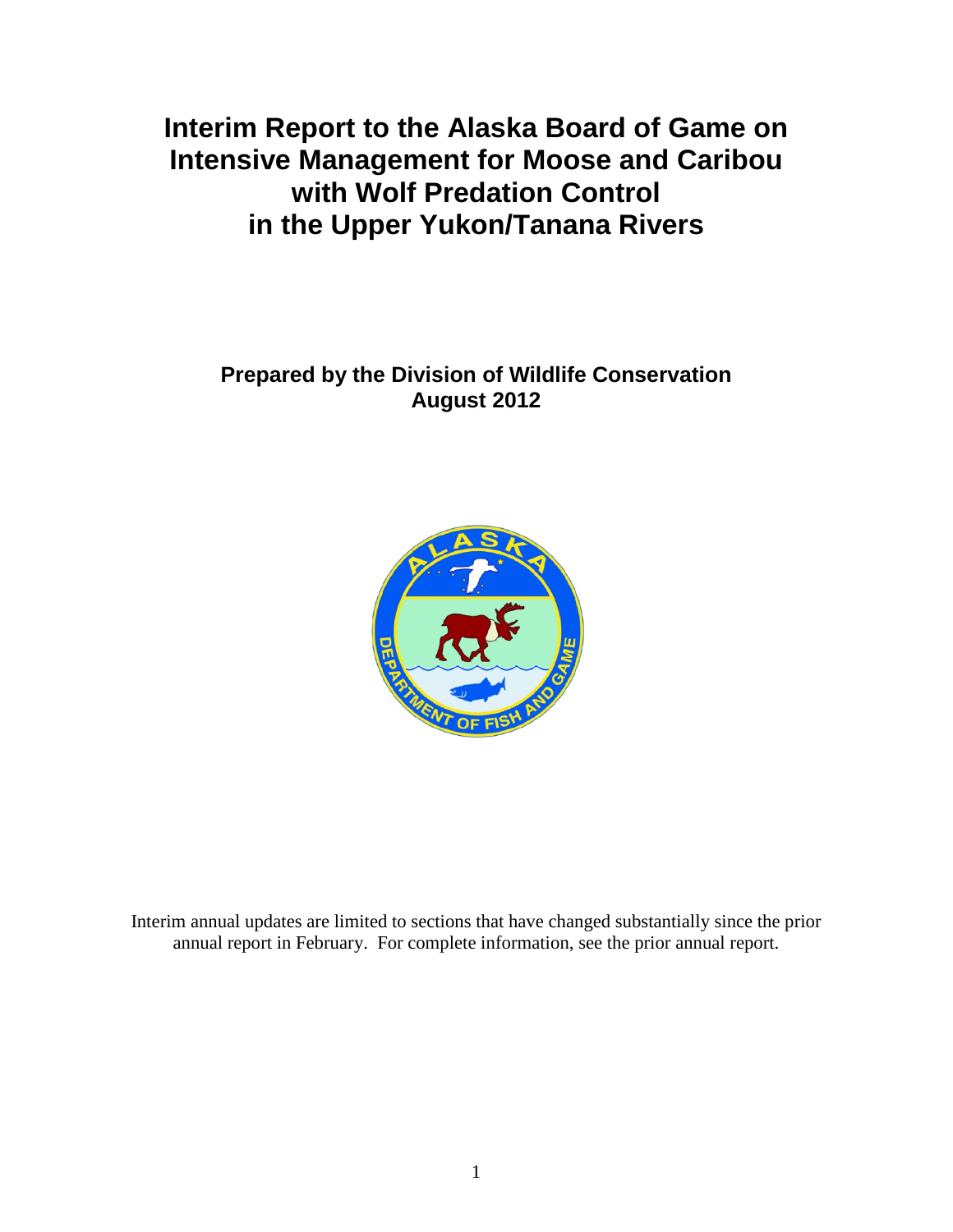## **1) Prey data**

Date(s) and method of most recent [fall/spring] abundance assessment: Caribou–June 2010 photo census; Moose–November 2011 geospatial moose population survey.

Compared to IM area, was a similar trend and magnitude of difference in abundance observed in nearby non-treatment area(s) since program inception: Non-treatment area not established (Y/N); and in the last year: Non-treatment area not established (Y/N)?

Date(s) of most recent age and sex composition survey Caribou – October 2011 composition survey; Moose – November 2011geospacial moose population survey

Compared to IM area, was a similar composition trend and magnitude of difference in composition observed in nearby non-treatment area(s) since program inception: Nontreatment area not established (Y/N); and in the last year Non-treatment area not established (Y/N)?

**Table 1a**. Fortymile Caribou Herd (FCH) abundance, age and sex composition in FCH hunt area since the herd was added to the control program in year 3. A regulatory year is 1 July to 30 June (e.g, RY11 is 1 July 2011 to 30 June 2012).

| Regulatory |                                          |                       |        |              | Composition (number per 100 cows) |  |  |  |  |
|------------|------------------------------------------|-----------------------|--------|--------------|-----------------------------------|--|--|--|--|
| Period     | Year                                     | Abundance             | Calves | <b>Bulls</b> | Total $n$                         |  |  |  |  |
| Year 1     | 2004-2005                                |                       |        |              |                                   |  |  |  |  |
| Year 2     | 2005-2006                                |                       |        |              |                                   |  |  |  |  |
| Year 3     | 2006-2007                                | $43,837$ <sup>a</sup> | 34     | 43           | 4,995                             |  |  |  |  |
| Year 4     | 2007-2008                                | $44,673^{\circ}$      | 37     | 36           | 5,228                             |  |  |  |  |
| Year 5     | 2008-2009                                | $46,510^{b}$          | 33     | 37           | 4,119                             |  |  |  |  |
| Year 6     | 2009-2010                                | $51,675^{\mathrm{b}}$ | 34     | 59           | 4,503                             |  |  |  |  |
| Year 7     | 2010-2011                                |                       | 32     | 43           | 7,169                             |  |  |  |  |
| Year 8     | 2011-2012                                |                       | 25     | 42           | 3,949                             |  |  |  |  |
|            | <sup>a</sup> Modeled population estimate |                       |        |              |                                   |  |  |  |  |

<sup>b</sup>Minimum population estimate from photo census

Describe trend in abundance or composition: 2–4% annual rate of increase during RY06–RY09, based on modeling and photo census results

**Table 1b**. Moose abundance, age and sex composition in Unit 20E West and 20E Central moose survey areas in southern Unit 20E since program implementation in year 1 to year 8. A regulatory year is 1 July to 30 June (e.g, RY11 is 1 July 2011 to 30 June 2012).

|               | <b>Regulatory</b> |                              | <b>Composition (number per 100 cows)</b> |              |                |  |
|---------------|-------------------|------------------------------|------------------------------------------|--------------|----------------|--|
| <b>Period</b> | Year              | <b>Abundance (variation)</b> | <b>Calves</b>                            | <b>Bulls</b> | Total <i>n</i> |  |
| Year 1        | 2004–2005         | 2268 (90% CI $\pm$ 17%)      | 24                                       | 55           | 516            |  |
| Year 2        | $2005 - 2006$     | 2913 (90% CI $\pm$ 14%)      | 23                                       | 52           | 887            |  |
| Year 3        | 2006–2007         | 3352 (90% CI $\pm$ 15%)      | 31                                       | 42           | 1104           |  |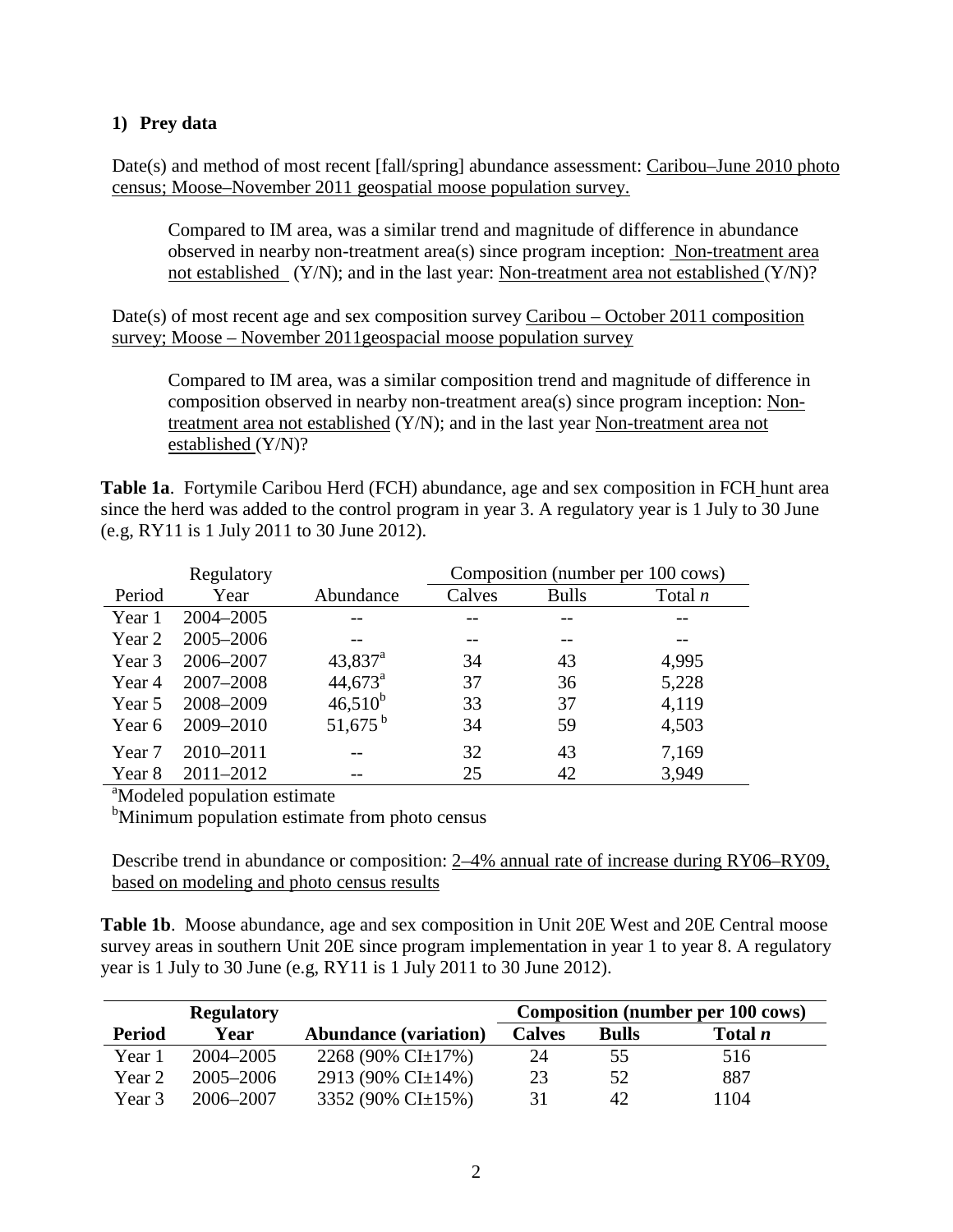|               | <b>Regulatory</b> |                              | <b>Composition (number per 100 cows)</b> |              |                |  |
|---------------|-------------------|------------------------------|------------------------------------------|--------------|----------------|--|
| <b>Period</b> | Year              | <b>Abundance (variation)</b> | <b>Calves</b>                            | <b>Bulls</b> | Total <i>n</i> |  |
| Year 4        | 2007-2008         | 3469 (90% CI±14%)            | 26                                       | 48           | 935            |  |
| Year 5        | 2008-2009         | 3147 (90% CI $\pm$ 11%)      | 28                                       | 60           | 865            |  |
| Year 6        | 2009-2010         | 3950 (90% CI±12%)            | 30                                       | 58           | 1046           |  |
| Year 7        | $2010 - 2011$     | 3894 (90% CI±15%)            | 28                                       | 70           | 987            |  |
| Year 8        | $2011 - 2012$     | 4148 (90% CI $\pm$ 16%)      | 14                                       | 67           | 1071           |  |

Describe trend in abundance or composition: Moose increased during RY04–RY11 based upon point estimates with non-overlapping 90% confidence intervals in RY04 and RY11.

**Table 2a**. Fortymile Caribou harvest in FCH hunt area since the herd was added to the control program in year 3. A regulatory year is 1 July to 30 June (e.g, RY11 is 1 July 2011 to 30 June 2012). Methods for estimating unreported harvest are described in Survey and Inventory reports.

| Reported |                         |      |        |            |         |       |         |  |
|----------|-------------------------|------|--------|------------|---------|-------|---------|--|
|          | Estimated<br>Regulatory |      |        |            |         |       |         |  |
| Period   | Year                    | Male | Female | Unreported | Illegal | Yukon | harvest |  |
| Year 1   | 2004-2005               | $ -$ | --     | --         | --      | --    | --      |  |
| Year 2   | 2005-2006               |      |        | --         |         | --    |         |  |
| Year 3   | 2006-2007               | 601  | 247    | 10         | 10      | 5     | 873     |  |
| Year 4   | 2007-2008               | 746  | 262    | 10         | 10      | 5     | 1033    |  |
| Year 5   | 2008-2009               | 696  | 217    | 10         | 10      | 10    | 913     |  |
| Year 6   | 2009-2010               | 891  | 192    | 10         | 10      | 20    | 1083    |  |
| Year 7   | 2010-2011               | 636  | 89     | 10         | 10      | 5     | 750     |  |
| Year 8   | $2011 - 2012$           | 918  | 103    | 10         | 10      | 5     | 1046    |  |

Describe trend in harvest: Harvest controlled by fixed annual harvest quota. Annual quota was 850 during RY06–RY09, 795 in RY10, and 1000 in RY11.

Describe any other harvest related trend if appropriate: None.

**Table 2b**. Moose harvest in Unit 12 north of the Alaska Highway and all of Unit 20E since program implementation in year 1 to year 8. A regulatory year is 1 July to 30 June (e.g, RY11 is 1 July 2011 to 30 June 2012). Methods for estimating unreported harvest are described in Survey and Inventory reports.

|               |                        | <b>Reported</b> |               | <b>Estimated</b>  |                |                      |
|---------------|------------------------|-----------------|---------------|-------------------|----------------|----------------------|
| <b>Period</b> | $\mathbf{R}\mathbf{Y}$ | <b>Male</b>     | <b>Female</b> | <b>Unreported</b> | <b>Illegal</b> | <b>Total harvest</b> |
| Year 1        | 2004-2005              | 86              | 0             | $0 - 5$           | $5 - 10$       | $91 - 101$           |
| Year 2        | 2005-2006              | 123             | 0             | $0 - 5$           | $5 - 10$       | $128 - 138$          |
| Year 3        | 2006-2007              | 141             |               | $0 - 5$           | $5 - 10$       | $147 - 157$          |
| Year 4        | $2007 - 2008$          | 151             | $\Omega$      | $0 - 5$           | $5 - 10$       | 156-166              |
| Year 5        | 2008-2009              | 189             | 0             | $0 - 5$           | $5 - 10$       | 194-204              |
| Year 6        | 2009-2010              | 180             |               | $0 - 5$           | $5 - 10$       | $185 - 195$          |
| Year 7        | $2010 - 2011$          | 184             |               | $0 - 5$           | $5 - 10$       | 189-199              |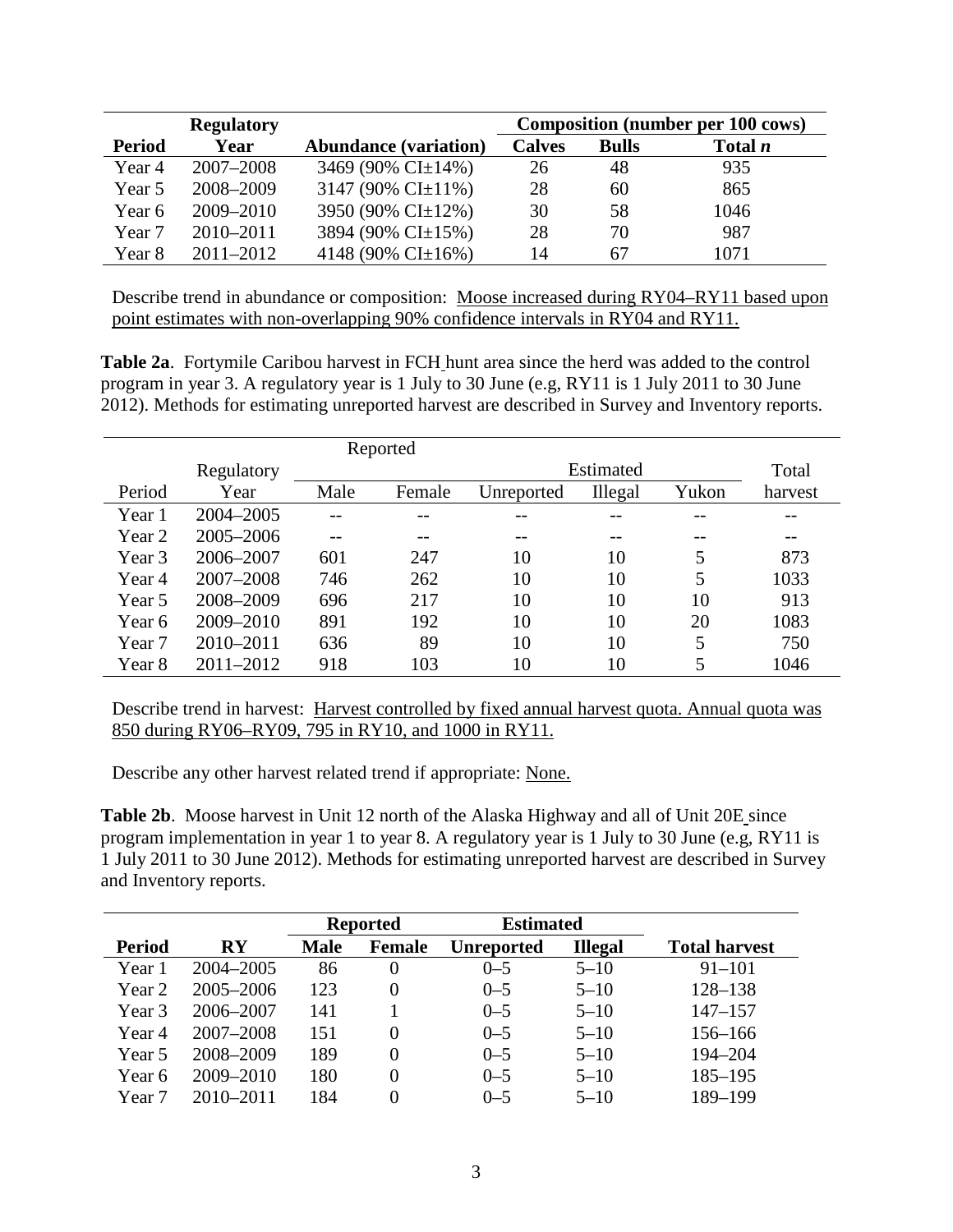| <sup>a</sup> Year 8     | $-2012$<br>2011 |  |  |  |
|-------------------------|-----------------|--|--|--|
| $a_{\text{D}}$ $\alpha$ |                 |  |  |  |

<sup>a</sup>Preliminary data.

Describe trend in harvest: Harvest increased during RY04–RY11.

Describe any other harvest related trend if appropriate (e.g., harvest per unit effort): None

## **2) Predator data**

Date(s) and method of most recent spring abundance assessment for wolves: May 2012- fall 2011 modeled estimate minus RY11 predator control kill, and RY11 trapper/hunter harvest.

Date(s) and method of most recent fall abundance assessment for wolves: October 2011-ADF&G Pred–Prey model which uses the relationship between spring wolf, moose and caribou population sizes to predict a likely growth rate for the wolf population from spring to fall. Mathematical equations which define model functions were taken from published predator–prey studies.

Other research or evidence of trend or abundance status in wolves: None

**Table 3**. Wolf abundance and removal in Wolf Control Area (WCA). Removal objective is 60– 80% of pre-control fall abundance in year 1 of wolf predation control program, so estimated or confirmed number remaining by 1 May each regulatory year in the WCA must be at least 88. Regulatory year is 1 July to 30 June (e.g, RY11 is 1 July 2011 to 30 June 2012).

|                   |                           | Fall                 | <b>Harvest</b><br>removal |      |                    |                    |                         |                            | Dept. | <b>Public</b> |  | <b>Spring</b> |
|-------------------|---------------------------|----------------------|---------------------------|------|--------------------|--------------------|-------------------------|----------------------------|-------|---------------|--|---------------|
| <b>Period</b>     | <b>Regulatory</b><br>Year | abundance<br>(range) | <b>Trap</b>               | Hunt | control<br>removal | control<br>removal | <b>Total</b><br>removal | abundance<br>$(range)^{a}$ |       |               |  |               |
| Year 1            | 2004-2005                 | $380^{bc}$           | 52                        | 23   | N/A                | 60                 | 135                     | 245                        |       |               |  |               |
|                   |                           | $(350 - 410)$        |                           |      |                    |                    |                         | $(215 - 275)$              |       |               |  |               |
| Year 2            | 2005-2006                 | $335^{\circ}$        | 58                        | 10   | N/A                | 17                 | 85                      | 250                        |       |               |  |               |
|                   |                           | $(300 - 370)$        |                           |      |                    |                    |                         | $(215 - 285)$              |       |               |  |               |
| Year <sub>3</sub> | 2006-2007                 | $362^{\circ}$        | 73                        | 7    | N/A                | 23                 | 103                     | 259                        |       |               |  |               |
|                   |                           | $(300 - 425)$        |                           |      |                    |                    |                         | $(197 - 322)$              |       |               |  |               |
| Year 4            | 2007-2008                 | $382^{\circ}$        | 57                        | 14   | N/A                | 27                 | 98                      | 284                        |       |               |  |               |
|                   |                           | $(366 - 398)$        |                           |      |                    |                    |                         | $(268 - 300)$              |       |               |  |               |
| Year 5            | 2008-2009                 | $372^d$              | 82                        | 11   | 84                 | 49                 | 226                     | 146                        |       |               |  |               |
| Year 6            | 2009-2010                 | $235^{\circ}$        | 31                        | 4    | 15                 | 10                 | 60                      | 175                        |       |               |  |               |
| Year 7            | 2010-2011                 | $274^{\circ}$        | 26                        | 11   | $\overline{0}$     | 25                 | 62                      | 212                        |       |               |  |               |
|                   |                           | $(262 - 285)$        |                           |      |                    |                    |                         | $(200 - 223)$              |       |               |  |               |
| Year 8            | 2011-2012                 | $329^\circ$          | 62                        | 17   | 56                 | 8                  | 145                     | 184                        |       |               |  |               |
|                   |                           | $(315-342)$          |                           |      |                    |                    |                         | $(170-197)$                |       |               |  |               |

a Fall estimate minus all know wolf kills.

 ${}^{b}$ Pre-control population estimate.

Fall modeled estimate.

<sup>d</sup>Revised fall modeled estimate using results from a March 2009 reconnaissance survey and RY08 removal data. The